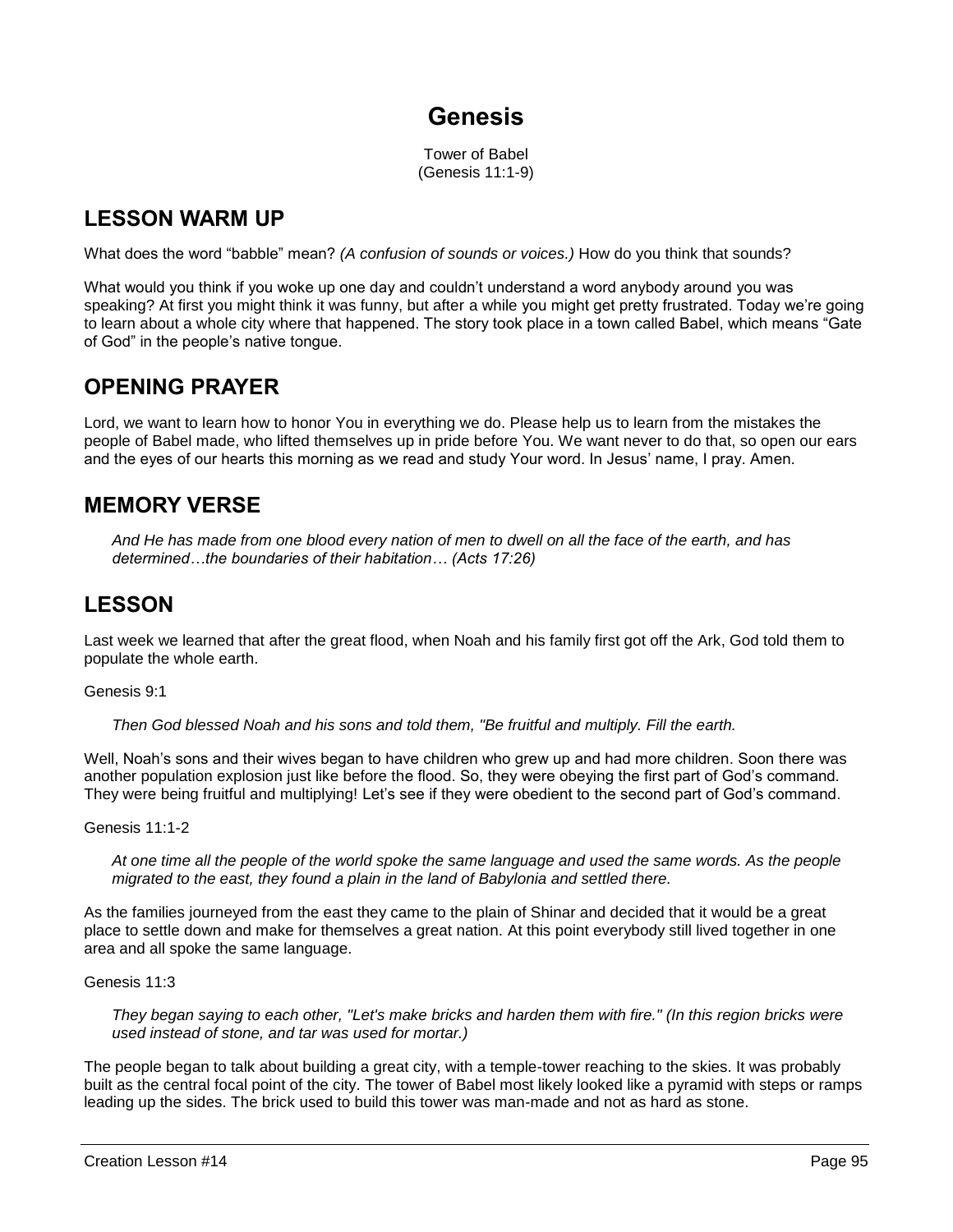[Teacher, show a picture of the Tower of Babel, if available.]

#### Genesis 11:4

Then they said, "Come, let's build a great city for ourselves with a tower that reaches into the sky. This will *make us famous and keep us from being scattered all over the world."*

The people built their tower for themselves, not for God. They wanted to show everyone how clever they were. Their hearts were full of pride. And notice that they did it so that they could be famous and to keep them from being scattered all over the world. This was prideful disobedience to the Lord's command to "fill the earth."

Sometime we do things to call attention to ourselves, too. Have you ever known someone who tried to impress others into thinking they were better than others? Sometime people buy things to impress others, like name-brand tennis shoes. When that happens "things" take God's place in our lives. Can you think of other ways that people call attention to themselves?

Isn't it interesting that because of wickedness of mankind, God wiped all of them off the face of the earth with the great flood, except for Noah and his three sons and daughters-in-law? The human race began again and it didn't take but another one hundred years and wickedness ruled in the hearts of mankind again! It just goes to show you that wickedness is born with a person. We all have the "want to" to do bad things. Our parents need to teach us to be kind and loving and thoughtful and courteous. People are not born good and turn bad later; we have to learn to be good. That's why God gave us the Ten Commandments; He knew it's natural for us to steal or lie or not honor our parents.

#### Genesis 11:5-7

*But the LORD came down to look at the city and the tower the people were building. "Look!" He said. "The people are united, and they all speak the same language. After this, nothing they set out to do will be impossible for them! Come, let's go down and confuse the people with different languages. Then they won't be able to understand each other."*

Who is talking in verse 7? Who is the "Us?" (The trinity!) When God saw what they were doing, He knew that they had left Him out of their lives thinking only of how clever they were. God also knew that soon they would become as evil as the people who had lived before the Flood. For their own good, God had to stop them. God had to force them to populate the whole earth as He had commanded them when Noah and his family first got off the ark.

So, God decided to give them different languages, so that they wouldn't be able to understand each other. Wouldn't that be confusing?

One morning when the people came to work on the tower something weird happened. Suddenly, throughout the city, people were not speaking the same language anymore. They couldn't understand each other.

One man would ask, "May I borrow your tools" and the other man would think he had asked for more bricks. All was confusion. They became frustrated. No matter how loud they shouted they couldn't make themselves understood. Nothing was getting accomplished. Soon they gave up trying to work together and the tower building stopped.

Soon the people got fed up with all the confusion. Groups of people that could understand each other decided to move away.

#### Genesis 11:8-9

In that way, the LORD scattered them all over the world, and they stopped building the city. That is why the *city was called Babel, because that is where the LORD confused the people with different languages. In this way He scattered them all over the world.*

God had shown that as clever as the people of Babel were, they couldn't accomplish anything of lasting value if they wouldn't honor and obey God.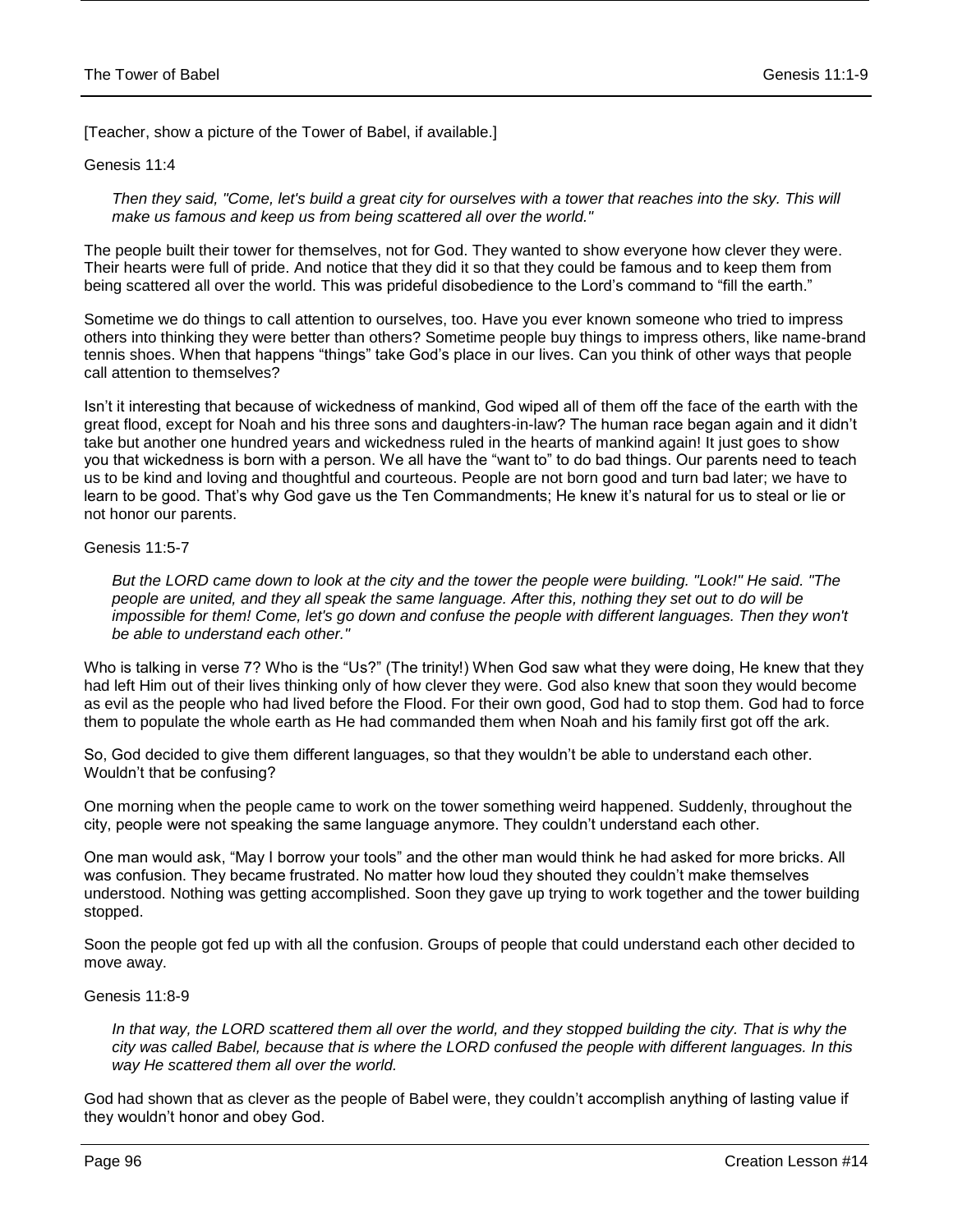Now you know how all the different nations developed; God spread the population out over all the earth by confusing the languages at Babel. All the people who could understand each other grouped together.

Today many different languages are spoken. Each country has its own language like Chinese, Spanish, French and German. All people came from Noah. Through his three sons came all the colors and nationalities of the world today. But, God is the God of all peoples, of every nation and of every tongue.

### **Closing Prayer**

However good the work is that we are doing, Lord, it will fail if You don't bless it. That's why we should always consult You in prayer so our plans will be according to Your plan for our lives. Keep us from building towers in our lives to promote our own greatness. Keep us humble before You. And help us always to keep You high and lifted up as the center of our lives. In Jesus' name, I pray. Amen.

### **LEARNING CENTERS**

### **Imagination Station**

(Craft Center)

#### *Tower of Babel Crossword Puzzle*

Write in the words and color the pictures on the following crossword puzzle. Hint: To help you solve the crossword puzzle, you can use the picture clues or you can find the words for the crossword in the following sentence:

*As time passed, people began building a tower to reach heaven. To stop the men from building the tower, God caused them to speak different languages (Genesis 11:3-9).*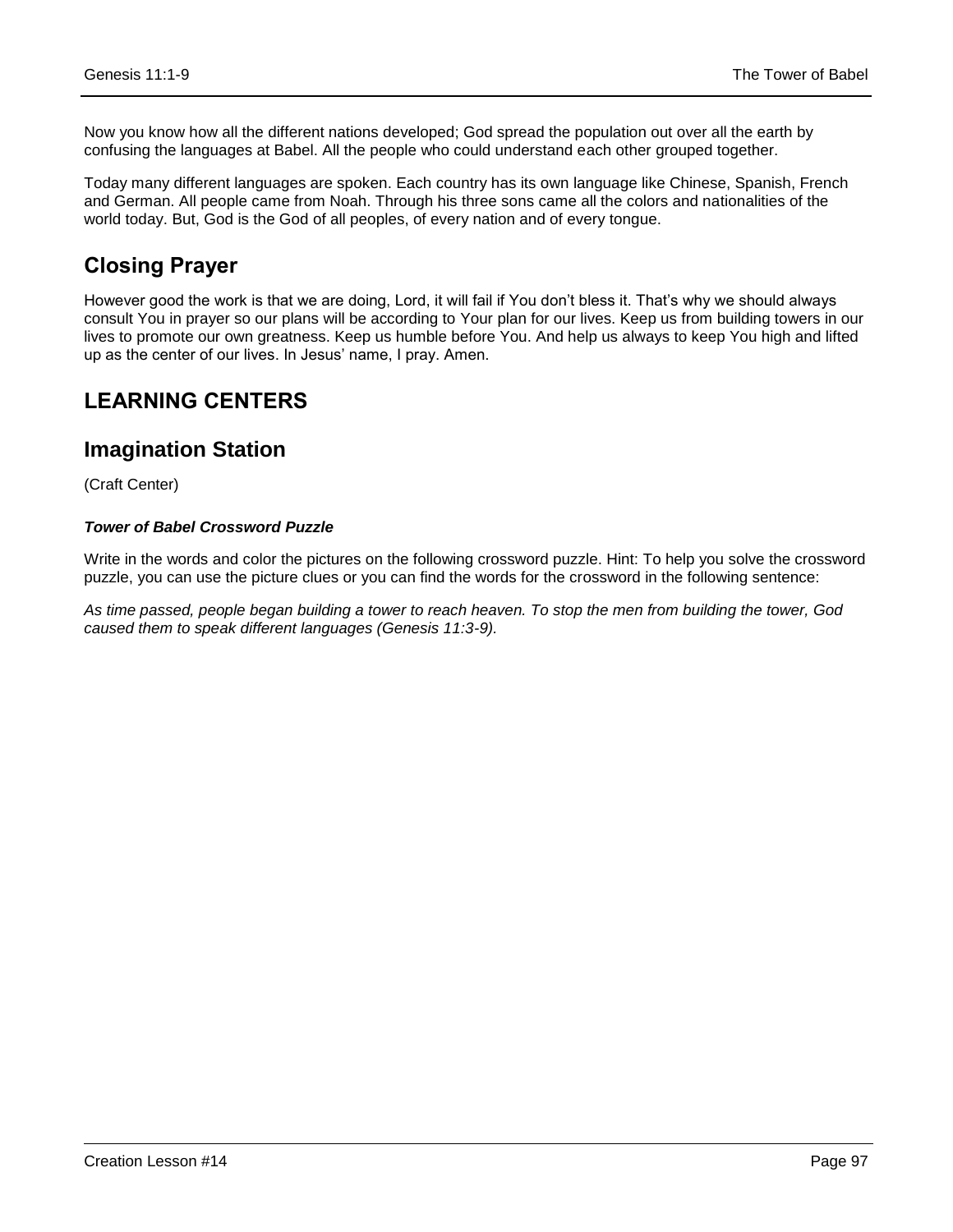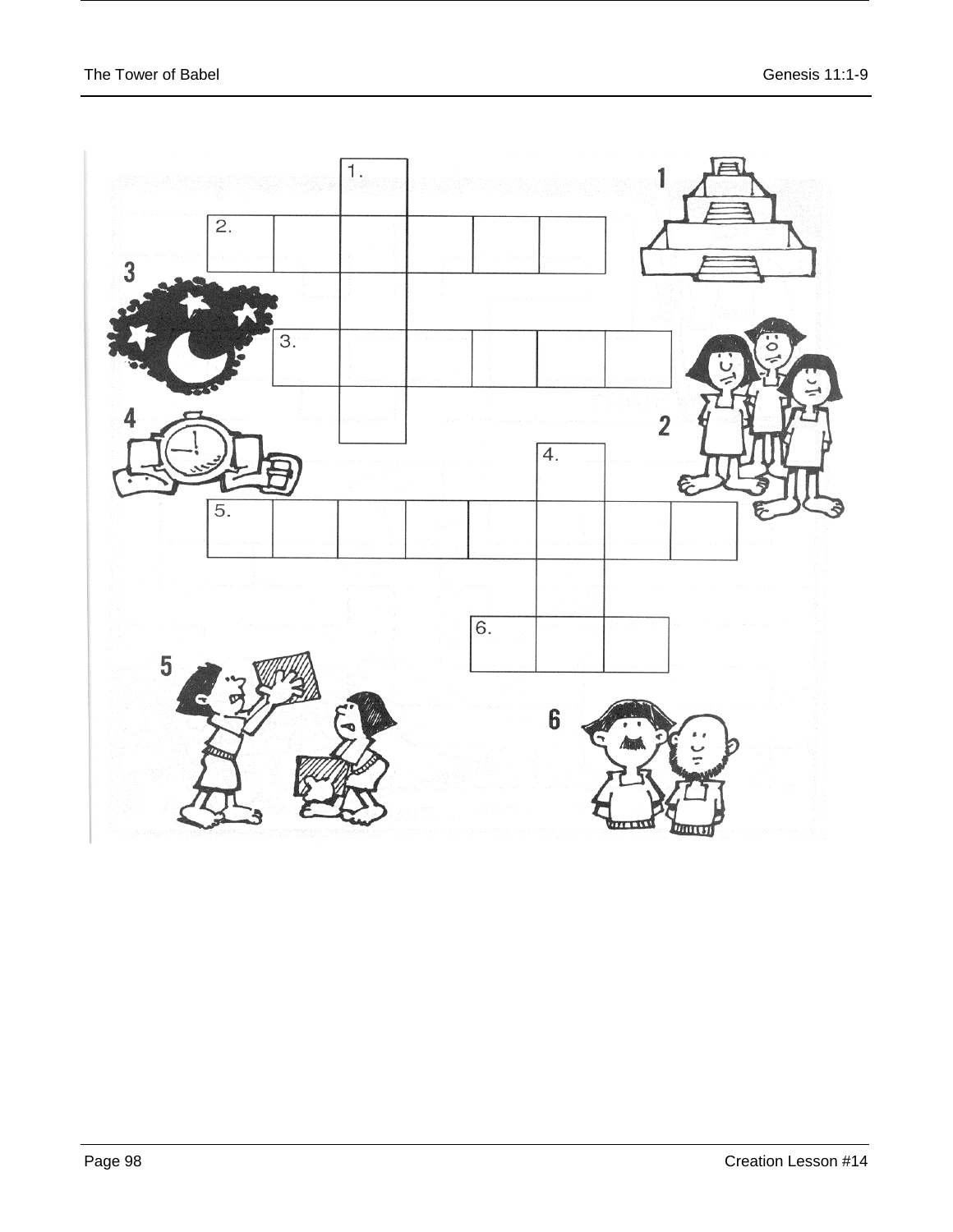## **Fun House**

(Game Center)

*1. Tower of Babel Relay*



#### *Materials*

You will need the same number and kind of stackable objects for each team, such as:

- Blocks
- Boxes
- Empty containers

#### *Game Rules*

Divide children into two teams. Teams line up about twenty feet from their stacking materials. The first player stacks one of the objects on top of another, runs back to the starting line, tags the next player, and goes to the end of the line. Players take turns stacking an object onto the tower. If a player knocks down the tower, he must leave the objects as they are and return to the end of the line. The next player may restack one object. The game continues until one team has completed their "Tower of Babel."

#### *2. Groupies*

On small pieces of paper write an animal name. Have at least two of each animal. On "GO" have the children find the member(s) of their species by just uttering the sound of their animal. Thus, all the "moos" gather together as cows and all the "quacks" gather together as ducks, etc. This demonstrates how the people of Babel grouped together by like languages.

#### *3. Language Game*

The following game will demonstrate man's ability to reason and put together complicated ideas.

Divide the children into various groups and give each group ten different words written on separate pieces of paper. Each group should receive the same words. Give the groups a set amount of time to see how many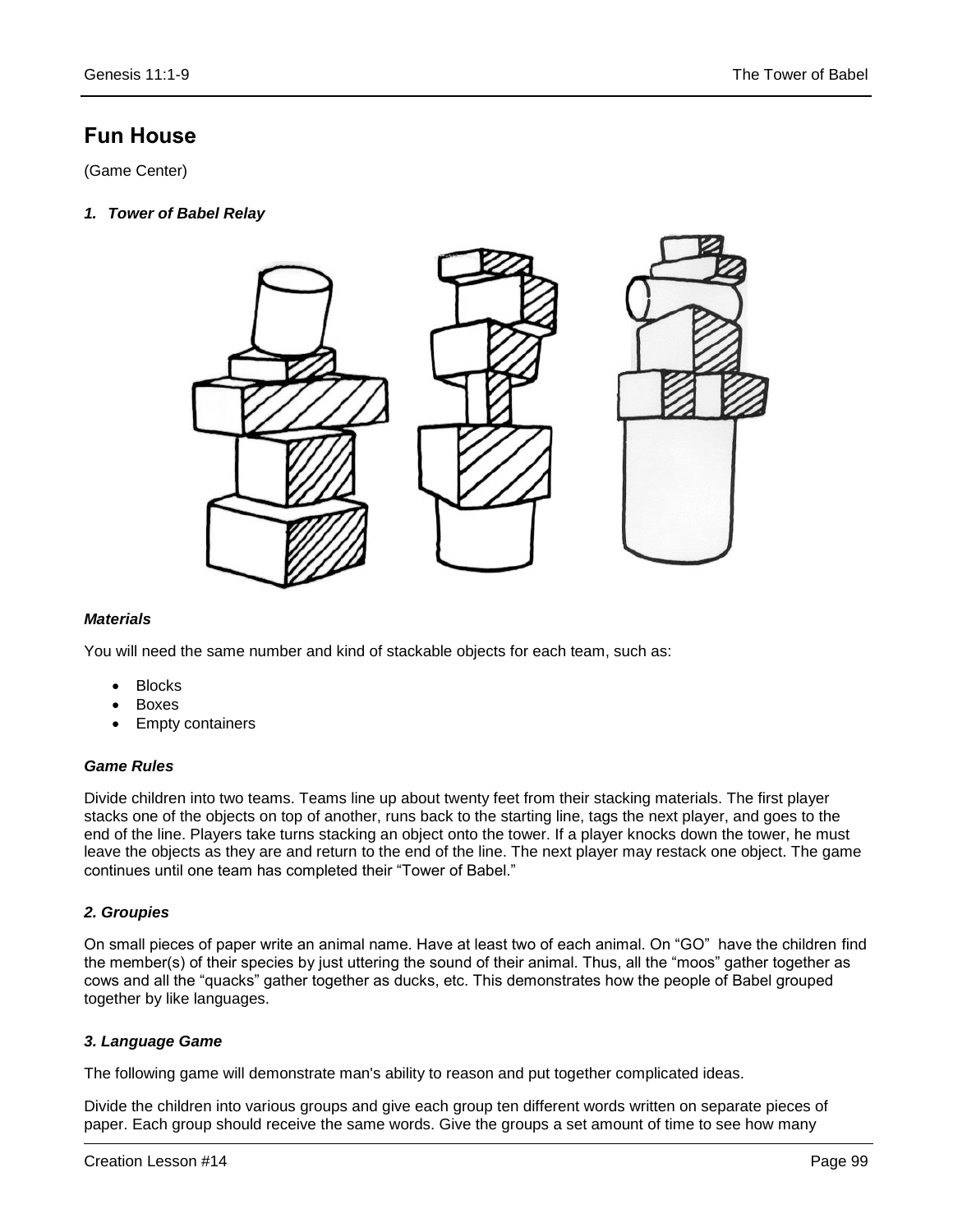different sentences they can create out of the ten words. One person in each group needs to write down the sentences so that they don't have any duplicates within their group. See which group can make the most sentences.

## **God's Weird and Wonderful World**

(Science Center)

#### *1. Discover Where Races Came From*

#### *Key Points*

- Very tiny things called cells make up the human body.
- In the nucleus of our cells is genetic material, which determines what characteristics we are born with, such as eye color, skin color, height, intelligence, etc.
- We receive half of this genetic material or genes, from each parent.
- We notice similarities in those who are related.
- This genetic material started with the first parents—Adam and Eve. They passed their genetic material onto their children who passed it onto their children.
- Following the flood, all human races were descendants of Noah's three married sons and their wives. They passed their genes onto the human race.

#### *Background Facts*

In order for races to arise, a population must split into small, isolated groups, leading to "inbreeding". (Gish, pg.92) In that way traits become common among a people. This is what happened at the Tower of Babel.

"According to a recent summary of modern biological knowledge on human racial characteristics, the difference in human genes linked to race is only .012%. Humans all have the cellular machinery to make them very white or very black. What color you are reflects only trivial genetic differences. In transplant surgery, an organ from a white donor can make a more acceptable match for a black patient, and vice versa" (Discover, November 1994, pp. 72, 73).

#### *Science Activity*

Compare traits among your students. How many can roll the end of their tongue, or raise an eyebrow? Who has dimples, or free ear lobes versus those that are attached? When they fold their hands naturally, does their left thumb cross over their right thumb? All these traits were there even when they were in their mother's womb.

Give each child a piece of paper with a cell in the middle and the following instructions: Imagine that the cell represented on the paper is the beginning of a unique life form—YOU! We know that we each began as a single cell with all the information needed to make a human being. Think about your unique self—then add words or phrases that describe you to complete your genetic puzzle.

#### *Spiritual Lesson*

God allowed each of us to inherit special and unique traits from our parents. He created different colors, sizes and shapes of people but really what matters to Him is what is inside our heart. God wants us to view people the same way and realize that we all have one thing in common. That one thing is the need for a savior!

#### *Genetic Oddities*

Black and white twins—twins with different skin color have been noted in both England and New Zealand. A couple in New Zealand have twin daughters, one light and one dark, who have become less alike as they have grown older. Melissa is taller, with dark brown eyes and black curly hair. Marianna has the light European tone of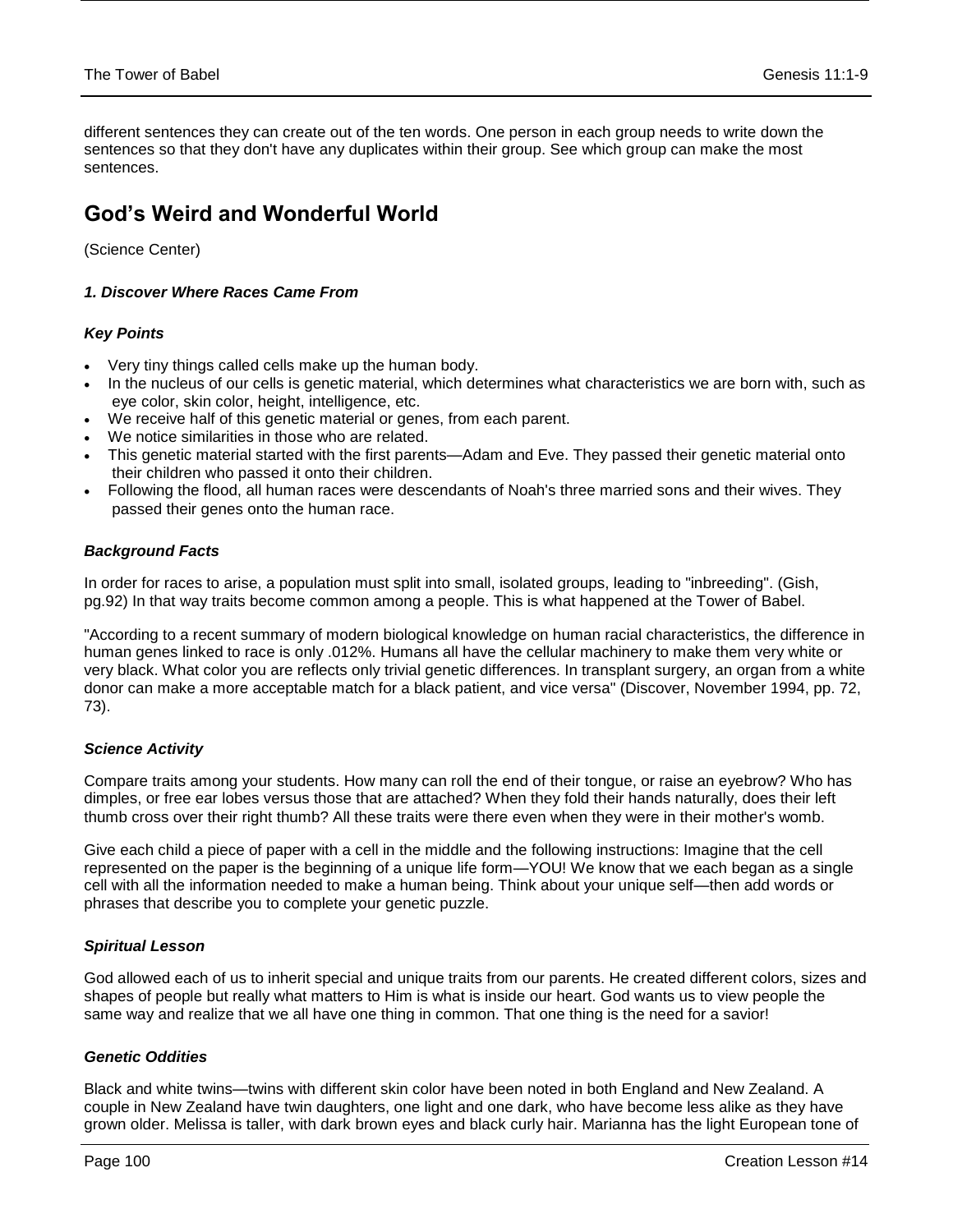her mother, with straight red hair. There is also documentation of boys in New Zealand who are known as the "black and white" twins because one looks European while the other has Maori features. Doctors in Britain said the chances of producing such black and white twins were a million to one" (The Dominion, Wellington, NZ, Aug. 31,1994, p. 8).

There is a very rare condition of excessive body hairiness that has not been known to inflict anyone outside of a large family in rural Mexico. Newborn males are born with hair all over their face, including the eyelids, with only the lips remaining hairless. Men with the condition have inch-long hair all over their face, and parts of their upper body. Women with the condition, while not being affected to the same degree as the men, have random patches of hair on the face and the body. Scientists have written that the gene has "reawakened from a long sleep during human evolution", meaning that it is a leftover trait from our alleged ape-type ancestry. Another, just as viable explanation is that it is simply a mutated gene changing the amount of hair that has existed in humans since creation (Creation ex nihilo vol. 18 no. 1, December 1995 – February 1996).

#### *2. Discover Languages*

Look at the confusion of languages. Discuss how different nations developed out of this and how Jesus will be Lord of all Nations.

#### *Key Points*

The primary objective is to communicate how so many different nations came about, viewed from a Biblical perspective.

Differences of languages are one of the reasons for the divisions in the human race. Others are culture and religion.

Illustrate how frustrating it would have been for people of Babel. Invite someone to Sunday School who speaks a foreign language. Have them try to communicate a fairly difficult message to another person who doesn't speak the same language.

Have the children name as many different languages that they can. Do the people that speak these languages get along with each other? Help the children to realize that one day all nations shall live together in peace under Christ's rule (Isaiah 2:1-4).

Where did our ability to speak come from? Were we born with this ability or did we learn it from people around us? Have the children give their answers to these questions.

One theory is that language developed from animal grunts or calls, or from people making instinctive sounds caused by pain. Another theory is that people reacted to the stimuli of their surroundings. An example is the expression, "bye, bye" which supposedly simulate the lips and tongue waving goodbye.

There are cases of children who were reared in the wild by animals or kept isolated from all social contact. Most attempts to teach them had no success.

We know, of course, that God created the first man with the ability to speak and that as babies, we hear our parents talk and therefore advance in our God given abilities to use language.

Have the children think about the different features that God has given them to enable them to speak. What parts of their body are being used when they speak? The vast majority of speech sounds are made using lung air. Before we can speak, lung air has to be changed into audible vibrations using the various organs within the vocal tract. The most important source of vibration for the production of sounds is in the lower region of the vocal tract, at the larynx. The front part of the larynx can be easily felt and we refer to it as the "Adam's apple".

There are several other types of speech sounds which do not use air stream from the lungs such as click sounds, like, "tut tut," and "tsk tsk" which are made by the tongue against the top of the mouth.